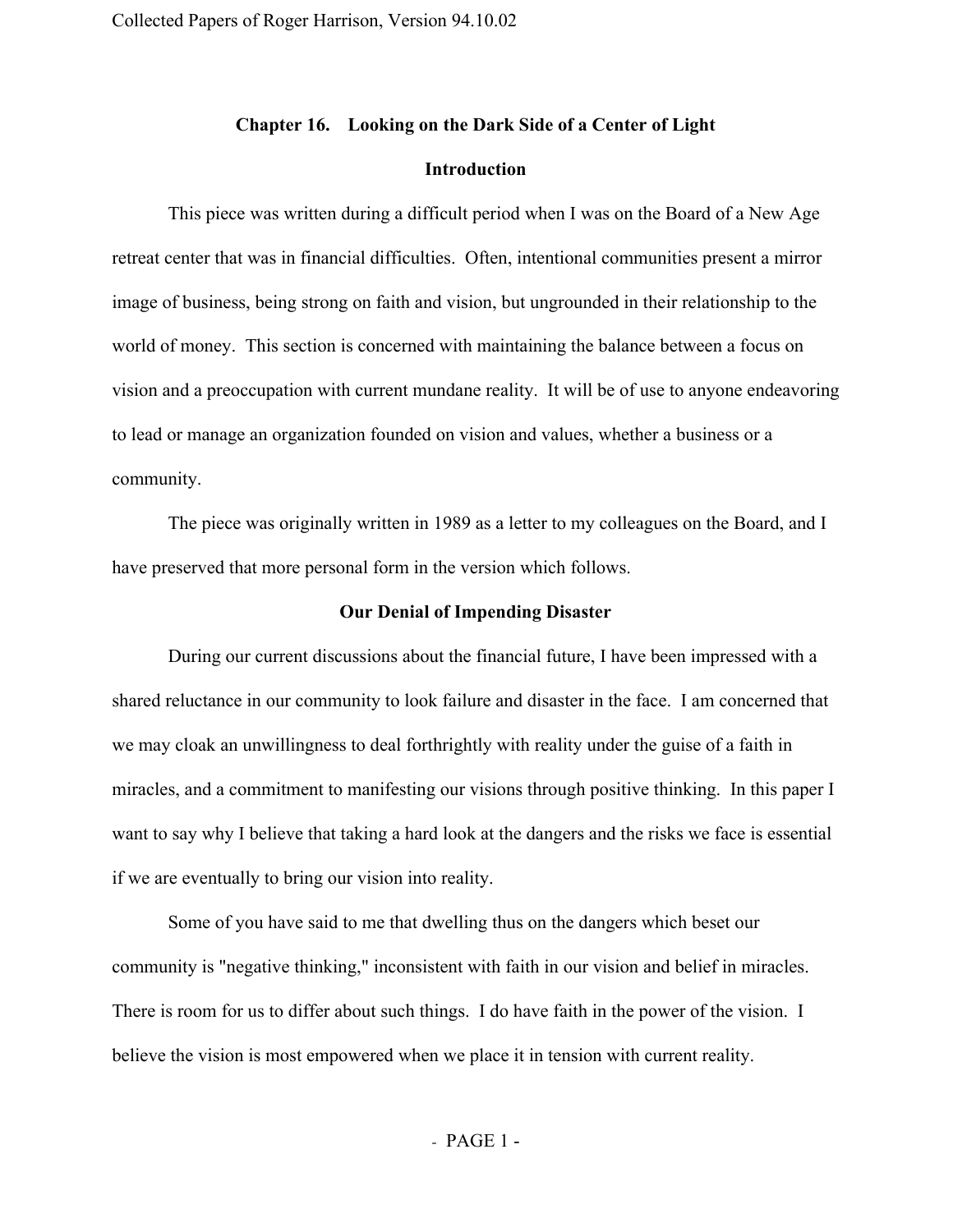# **The Relationship between Vision and Current Reality**

Manifesting a vision begins when we specify a state which does not now exist, and which we devoutly desire to bring into being. We create a vision of the highest good. That vision exists *in tension* with current reality, in that the two are not yet congruent. If they were, we would not have a vision. It would be a statement about what is.

It has been shown by Robert Fritz, and later elaborated upon by Charles Kiefer and Peter Senge (Senge, 1990), that organizations (and individuals) are most likely to succeed in manifesting their visions when both of the following conditions apply:

- We elaborate the vision in great detail, and together we frequently rededicate ourselves to it, for example through repeated affirmations.
- We describe current reality in great detail, particularly where it deviates from our vision, and we explicitly acknowledge the distance between the vision and reality. We do this with the same rigor with which we affirm our vision.

# **The "Rubber Band" Metaphor**

When we hold the vision, and at the same time allow ourselves to be fully aware of current reality, we set up and maintain a continuous tension between the two. It is as though there were a rubber band connecting the vision and reality, as in Figure 16.1. The distance between the two stretches the rubber band. By holding firm to the vision, we fix it as an anchor. Neither our minds nor, it seems, the Universe, likes an unresolved tension. The anchored vision exerts an *attraction* on reality, and it begins to move towards the vision, reducing the tension.

Figure 16.1 The Tension between Vision and Current Reality.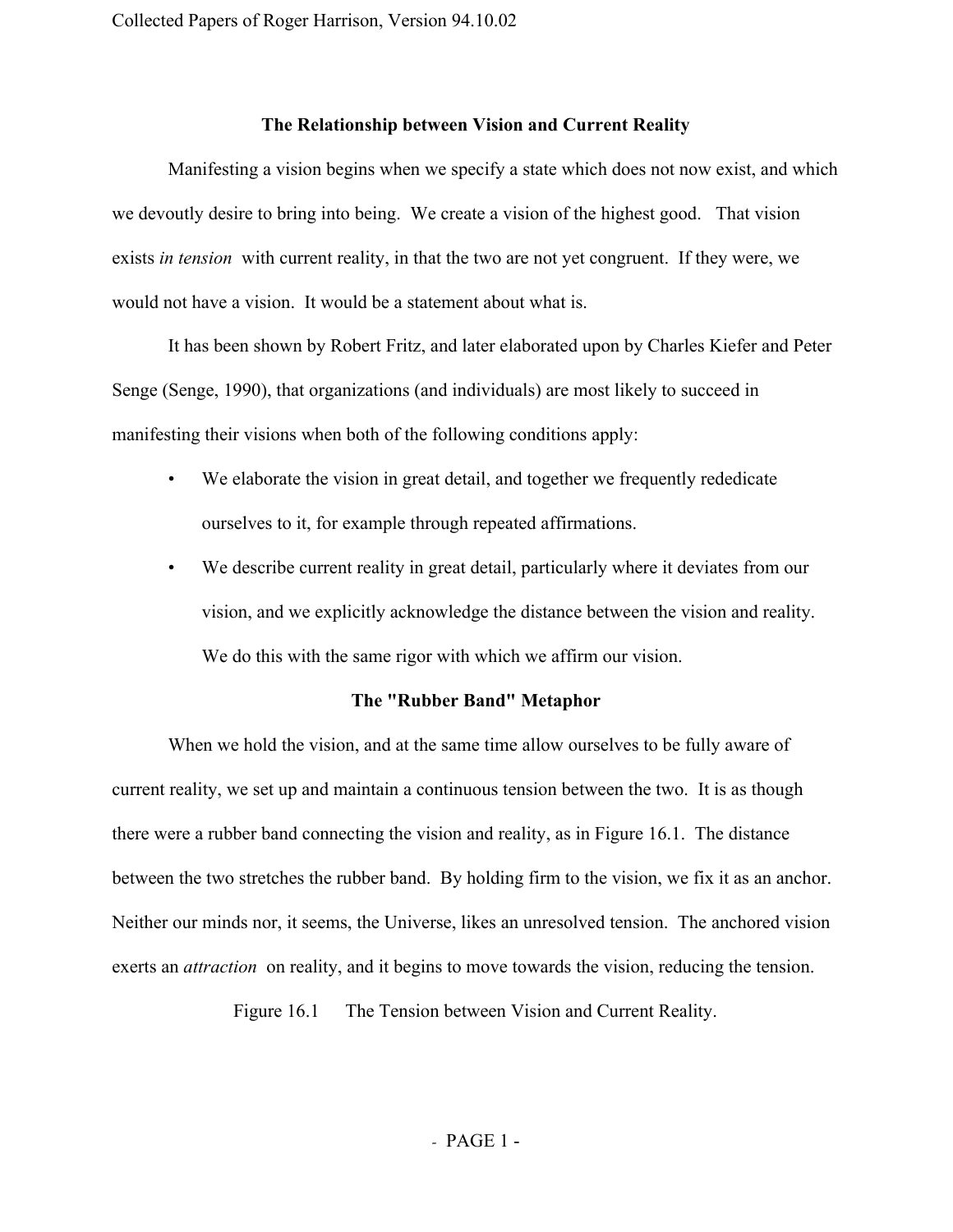

Most of us have had the experience that when our intention is firmly fixed on a vision, and we are also painfully aware of how far we are from its realization, it programs us to observe and take advantage of every event that impacts our project. We begin to see opportunities where before we saw barriers. Our creativity is enhanced, and we receive inspiration. Heaven begins to move in mysterious ways, and large and small miracles occur.

#### **How We Degrade Our Visions**

However, since we really don't enjoy living in tension, we tend to find ways to reduce the discomfort of being aware of the differences between reality and our vision. There are at least three ways we can reduce the tension, and all of them weaken the process of manifestation.

- The first is to degrade our vision, to bring it closer to current reality. We may say to ourselves, "That's unrealistic. Let's set our sights a little lower, so we can have the satisfaction of achieving our goals." When we do this, the tension is relieved, and there is then less pressure on current reality to move in the direction of the vision.
- The second way we weaken the process of manifestation is to ignore or to deny current reality. We may focus exclusively on the vision, saying, "We need to think positively. We don't want to get stuck in negativity and fear by dwelling on our troubles." Or we may keep ourselves unclear and fuzzy about the threats and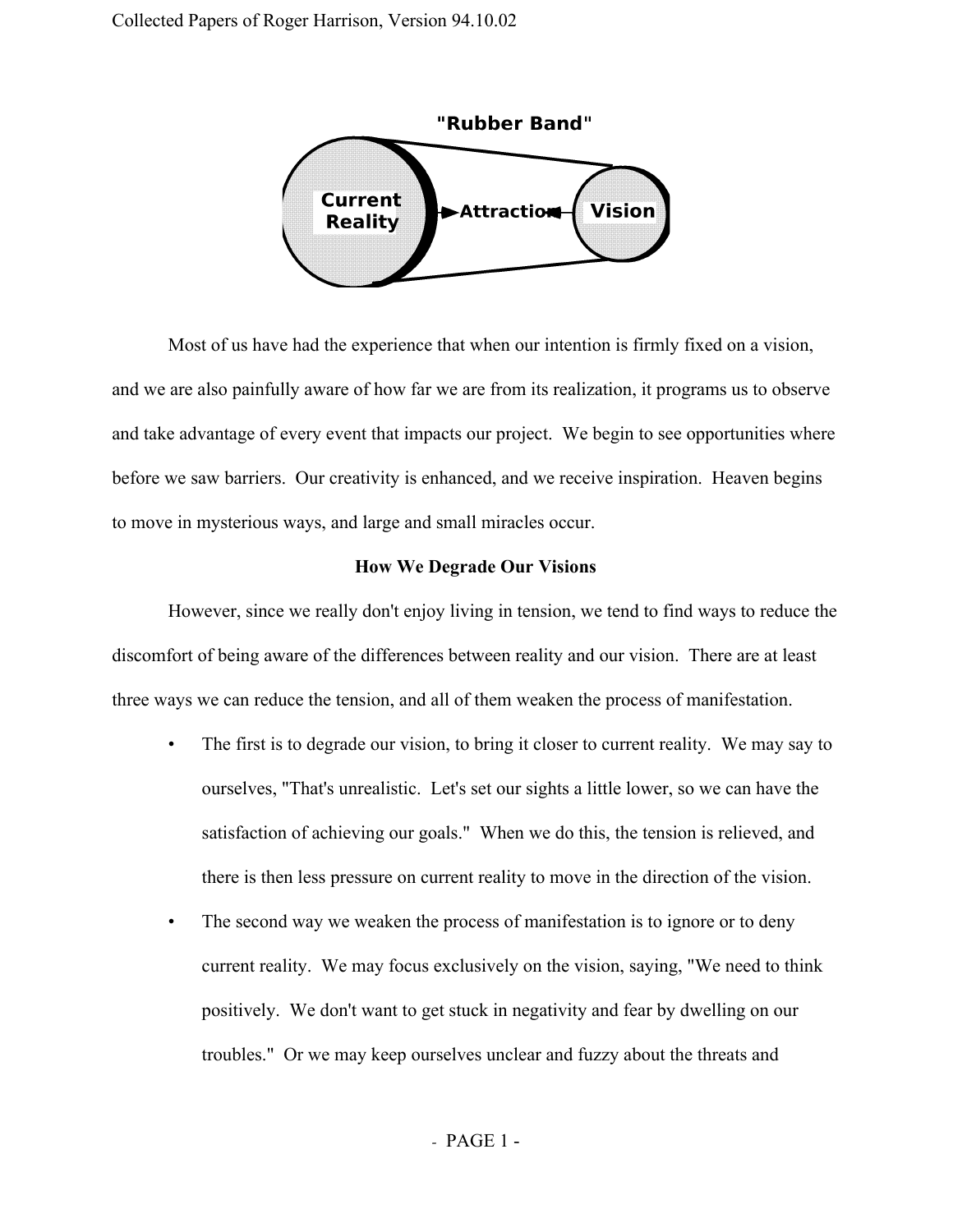dangers in the environment by never allowing ourselves to dwell on them or be specific about them. When we focus exclusively on the vision, we tend not to take personal responsibility for the changes we want. We leave it to a higher Power, hoping for miracles.

The third way we weaken the process is through collusion between leaders and followers. It often begins with leaders not trusting that followers will hold their faith and commitment in the face of the stark reality of limitations, strategic errors, dangers and failures. The leaders then minimize threats, and withhold bad news. The followers, for their part, are content to believe of the leaders that "They wouldn't be there if they didn't know what they were doing." They don't question the leaders' image of invulnerability , and they don't seek to know the difficulties and dangers. They place their trust in their leaders, rather than in their own efforts and the power of the vision.

## **The Ingredients of Manifestation**

I believe that manifesting a vision takes place through a combination of perceptual focus, directed effort, and Divine intervention. The first two flow directly from maintaining the tension between vision and reality. The awareness of that tension directs our attention to events and entities in our environment which are relevant to our task. We become highly sensitized to what will help or hinder our success, and we move quickly to apply our effort where it will make a difference. Divine intervention seems to depend on our doing this. When we are excruciatingly aware of how each event and process we observe impacts our project, and when we devote ourselves body and soul to doing the best we can to achieve our vision, the Universe seems to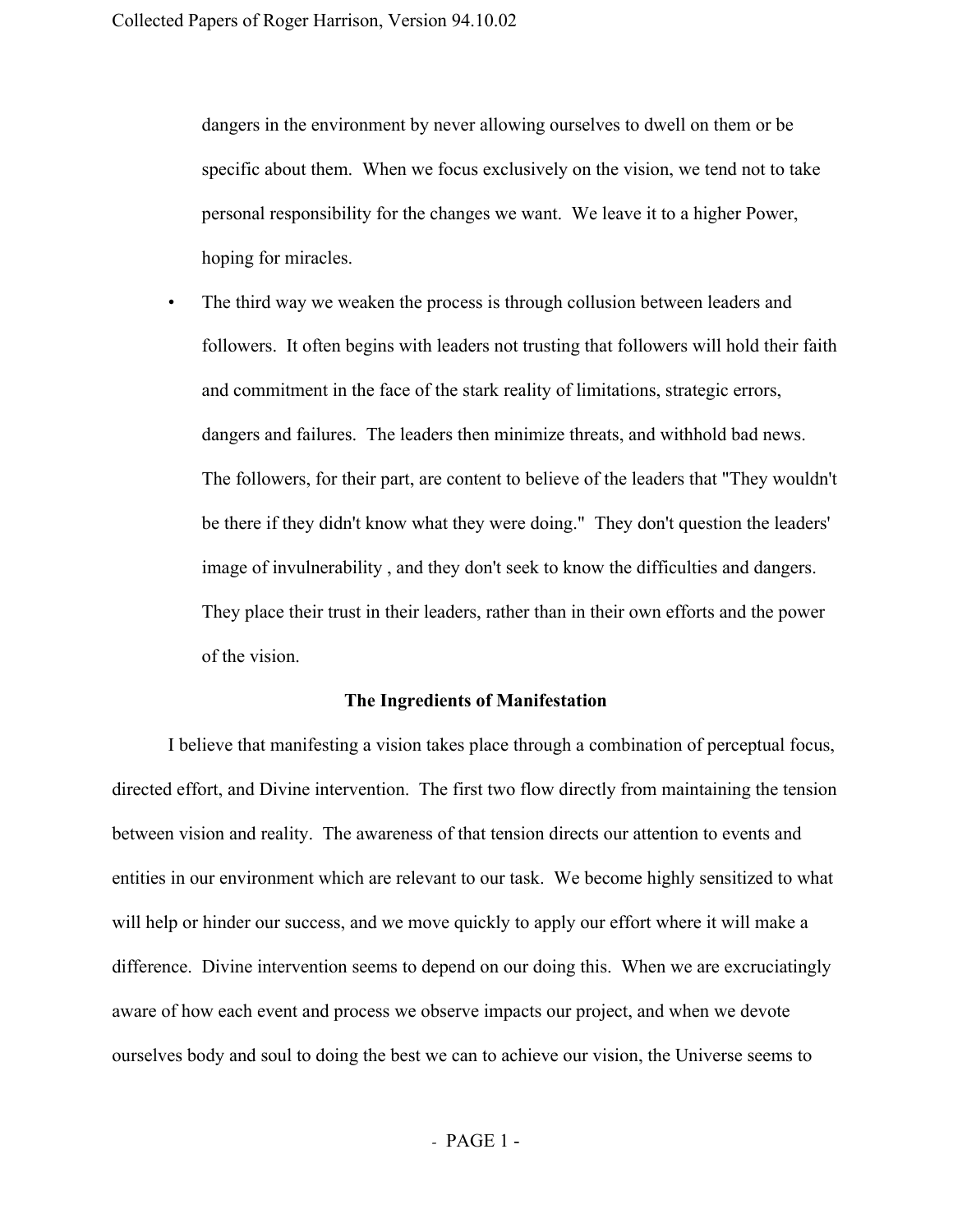move to help us. As was said in another generation, "The Lord helps those who help themselves." I prefer to think of it as God saying, "Do the best you can, and I'll help you out."

I call this "tough visioning." We don't use our vision and faith to spare ourselves the discomfort of knowing we are not where we want to be , but rather to mold ourselves into a cohesive group, and to spur us to our best efforts. Both business entrepreneurs like Steve Jobs, and New Age pioneers like Peter Caddy, know this and do it. They believe in their vision, *and they take personal responsibility for manifesting it.*

## **Soft Visioning: the Dark Side of New Age Faith**

Until now, I have seen our group engage in much "soft visioning." Soft visioning denies or ignores environmental threats, using faith in the vision to soothe ourselves against what might otherwise become immobilizing anxiety. This is the dark side of New Age faith, where we turn our faces toward heaven because we can't stand the unpleasantness looking at the real world. And while we look hopefully toward heaven, dark reality is sneaking up on us from behind, and may shortly engulf this enterprise.

I know we can overcome our difficulties and eventually see our dreams come true. I am equally sure that to succeed in this enterprise, we must be as willing to look at the dark side as we are to see the light.

# **Epilogue**

It is heartwarming to be able to relate that in fact this group did, after much stormy debate, come to grips with its very difficult and perilous "current reality." Once it faced up to its financial situation, it began to work with its investors and customers creatively and with integrity. A new plan for financing was developed to replace the one that was not working, and